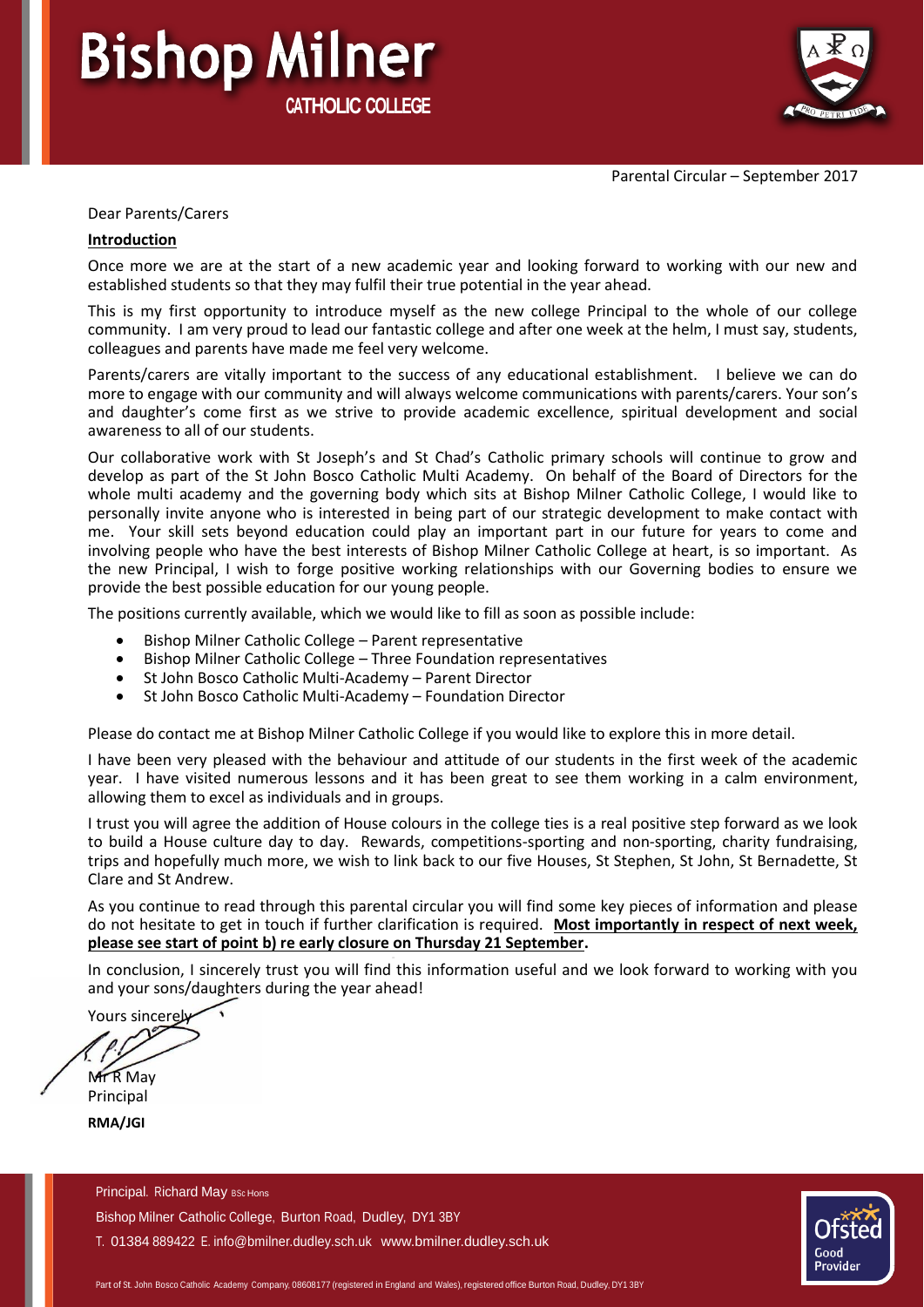## **a) The Public Examination Results 2017**

## **At GCE A2 (Advanced) Level**:

This summer we are pleased to report on another successful year of A Level examination results with our Year 13 students achieving: 40% A\* to B Grades, 67% A\* to C Grades with a 100% pass rate in 19 subjects.

Amidst a number of outstanding performances, we celebrate in particular the achievements of our Head Boy Matvinder Sangha with one Distinction\*, two grade A's and one grade B and Emmanuel Chidamwoyo and Billy J Cox who both achieved three Distinction\* performances.

The majority of our students now embark on their new and exciting journeys at University, whilst others have taken giant strides securing apprenticeships and work related opportunities. We wish all our former students the very best for the future.

## **At GCSE Level:**

We are delighted to report on success in English, with 90% of students achieving a standard pass or higher and a staggering 77% achieving a strong pass or higher.

Our top performing student was Chloe McColgan whose exceptional performance ensured that she achieved the highest possible grades in all eleven of her examinations, with three 9 grades and eight A\* grades. Chloe has joined our Sixth Form this September to pursue A Level courses in Mathematics, Chemistry and Biology as she pursues her lifelong dream of a career in medicine.

Other notable performances included:

- Mirindar Sangha  $1 \times 9$ ,  $6 \times A^*$ ,  $1 \times$  Distinction,  $1 \times A$ ,  $1 \times 8$ ,  $1 \times 7$
- Amrit Kaur  $5 \times A^*$ ,  $1 \times 8$ ,  $2 \times A$ ,  $2 \times 7$
- Laura Philpott  $-4 \times A^*$ ,  $2 \times A$ ,  $1 \times 8$ ,  $1 \times 7$ ,  $1 \times 5$
- Riana Patel  $-1 \times A^*$ , 1 x Distinction\*, 3 x 8, 5 x A
- George Butler  $-4 \times A^*$ ,  $1 \times 9$ ,  $1 \times$  Distinction\*,  $1 \times A$ ,  $2 \times 7$
- Luke Parkes  $-3 \times A^*$ ,  $1 \times 9$ ,  $1 \times$  Distinction\*,  $1 \times 8$ ,  $2 \times A$ ,  $1 \times 7$
- Aimee Ingram  $-3 \times A^*$ , 1 x Distinction\*, 2 x 8, 2 x A, 1 x 7, 1 x B
- Emma Jukes  $-1 \times A^*$ ,  $1 \times 9$ ,  $5 \times A$ ,  $2 \times 7$ ,  $1 \times B$

In addition to these exceptional performances, we also celebrate a number of other excellent individual achievements.

### **b) Key Dates**

We have our prospective Year 7 Open Evening - Thursday 21 September 6.00-8.00pm; and as we did last **year in order to provide time for staff and students to prepare, we will CLOSE THE COLLEGE TO ALL STUDENTS AT 1.30PM.** 

- Y7 and Y12 Individual Photographs: Wednesday 20 September
- Y13 UCAS Information evening**:** Wednesday 20 September from 6pm**.**
- Y7 Settling in Parental meeting with Form Tutors: Thursday 12 October 3.30-4.30pm
- Prospective Sixth Form Open Evening: Thursday 9 November 6.00-8.00pm.
- Y10 & Y12 Careers Convention: Thursday 16 November 5.00-7.30pm
- Y8 Options Evening: Thursday 22 March 3.45-6.15pm.

Professional Training Days – the College was/will be closed to students on the following days:

- 1. Monday 4 September 2017
- 2. Friday 22 September 2017
- 3. Friday 24 November 2017
- 4. Thursday 4 January 2018
- 5. Friday 5 January 2018

College may also be closed to students on Thursday 3 May 2018 for local elections (to be confirmed)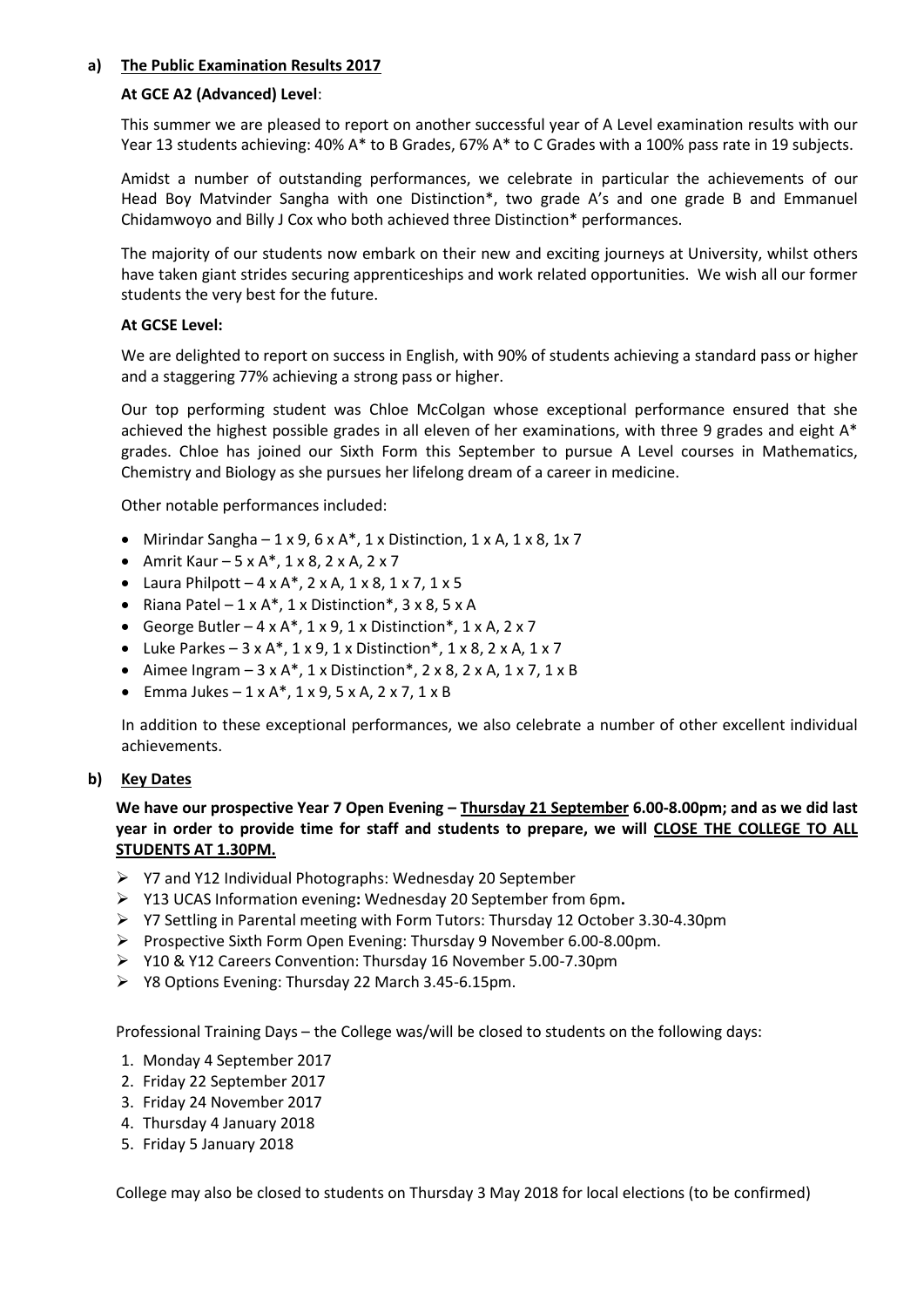## **Term Dates**:

| Autumn:    | Monday 4 September - Friday 22 December 2017 |
|------------|----------------------------------------------|
| Half-Term: | Monday 23 October - Friday 27 October 2017   |
| Spring:    | Thursday 4 January - Thursday 29 March 2018  |
| Half-Term: | Monday 19 February - Friday 23 February 2017 |
| Summer:    | Monday 16April - Tuesday 20 July 2018        |
| Half-Term: | Monday 28 May - Friday 1 June 2018           |

**Parents Evenings** 2017/2018 (3.45-7.00pm) - Reporting your son's/daughter's progress and achievements:

- Y10 Thursday 23 November 2017
- Y9 Thursday 7 December 2017
- Y11 Thursday 25 January 2018
- Y13 Thursday 8 February 2018
- Y8 Thursday 8 March 2018
- Y12 Thursday 19 April 2018
- Y7 Thursday 10 May 2018

In addition to our Parents' Evenings, Academic/attitude to learning, feedback is provided on a termly basis and a **full College report** is issued at the following times:

Week Commencing

- Y11 15 January 2018
- Y13 15 January 2018
- Y12 12 February 2018
- Y10 21 May 2018
- Y9 18 June 2018
- Y7 16 July 2018
- Y8 16 July 2018

# **c) Online tracking of student progress**

Please ensure you keep up-to-date with your son's/daughter's summary of progress by accessing online the data that informs you of their progress and attitude to work. This data is updated and shared with parents/carers and students at the end of each term (three times a year). In addition, you will also be able to access your son's/daughter's attendance record. Individual passwords are given out to new parents; via the post for Sixth Form Students and for Y7 parents at the Settling in Evening (see point b)). If any parents misplaces the password please contact Mr Sumner at the college and a new one will be issued.

# **d) Website**

Up-to-date news and events, including key dates can be accessed via our college website, along with our half termly newsletters; which we would encourage you to read.

# **e) Uniform and appearance**

Many thanks to all parents/carers who have ensured that our students have started the College year in perfect uniform and look very smart, your support is very much appreciated. Students must wear proper black shoes i.e. no trainers, canvas footwear etc, and girl's shoes must be low heeled. We ask for conventional hairstyles, which in its length, colour and style is acceptable to the college. Boys hair must be no longer than shirt-collar length, no eyebrow slits, no grade 1s, no scalps showing, no lines or outlandish colourings. No hair extensions, no extreme partings or extreme variations in lengths. KS3 and KS4 bovs must be clean shaven at all times. More information is found on page 25 of the student planner.

Students are ambassadors for the College and must be **in full College uniform and smart in their appearance** on their way to and from College each day. Please ensure that **ALL items of clothing are marked with your child's name**. This is especially important as our children have to change into their P.E. kit for PE and Dance lessons.

We also request your co-operation in not sending your son/daughter to College with valuable coats, watches or personal possessions since we do not provide insurance cover for personal property and it is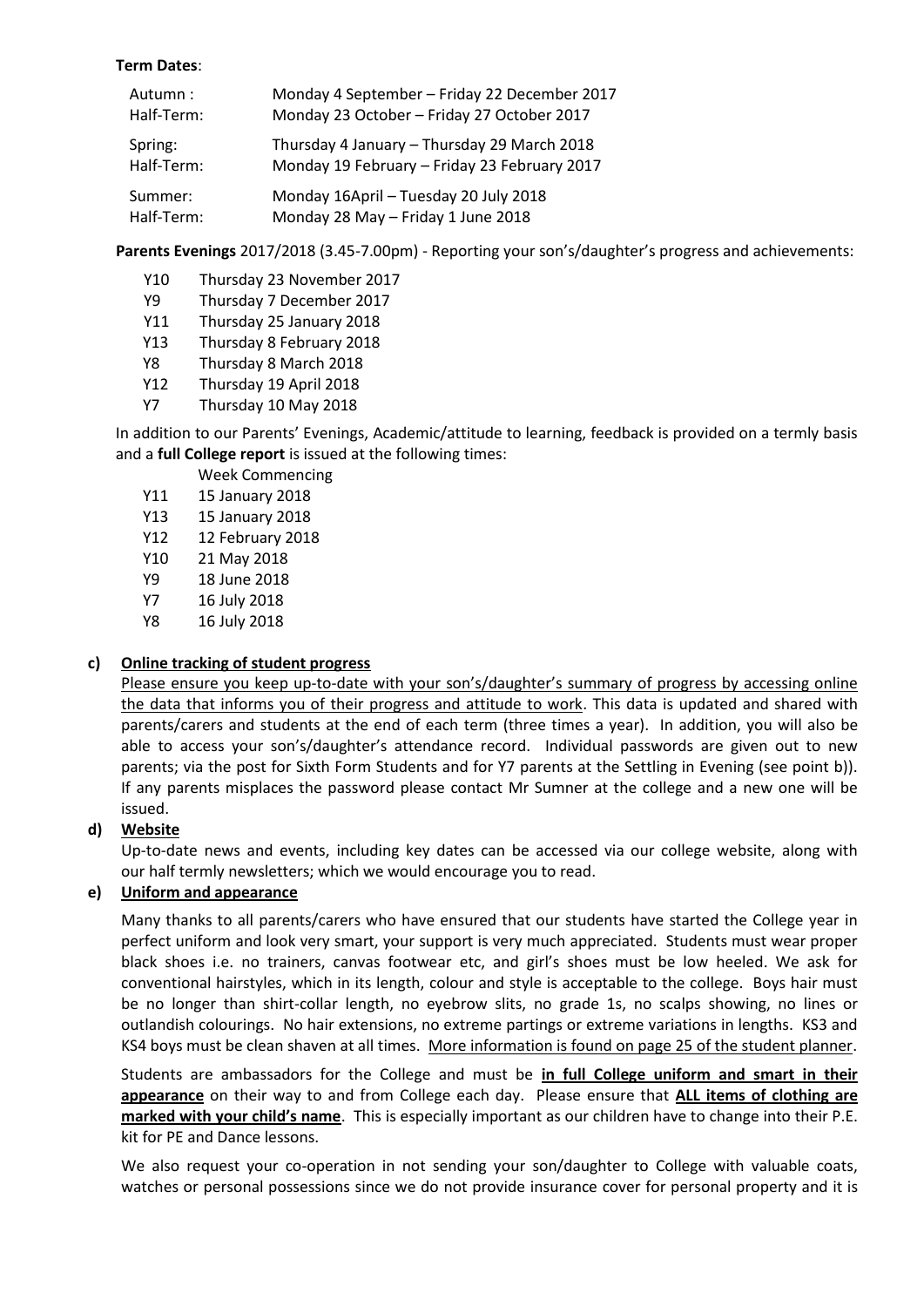wise for parents to ensure that property is insured against any theft, loss or damage that may occur. **Students must never leave any items of value unattended.** 

## **f) Mobile Phones**

Students are **not allowed to use or have out mobile phones in College during the working day.** If a mobile phone is seen staff will confiscate it. Any confiscated items can be collected **ONLY** by a parent or carer from Reception during office hours (8.30 – 4.30) or outside these hours by prior arrangement with the College Site Manager.

## **g) Social Media**

Many of the problems that occur between young people and occasionally surface in college are due to the misuse of social media. As parents, it is essential you keep a watchful eye on your son's/daughter's use of this medium to ensure they are above all safe but also not getting themselves into difficulties that will undoubtedly impact upon friendships etc.

## **h) Chewing Gum / Caffeinated / Fizzy drinks**

Due to students not disposing of chewing gum properly it is **banned in College** and students who violate this rule will face sanctions. In addition, due to the health issues involved in caffeinated/ fizzy drinks these are also not allowed in college.

## **i) Public Bus travellers / Pedestrian Crossing**

At the end of each College day, to ensure the Health & Safety of all our students, our staff volunteer to supervise our students lining up and boarding the No 1 bus to Dudley and the No 1 bus to Sedgley at the bus stops directly in front of the College. Students must line up at the bus stop in SINGLE FILE and board the bus behind the person in front of them **in an orderly manner.**

Ever mindful of Health and Safety **all students crossing Burton Road must use the pedestrian crossing** directly in front of the College entrance which is controlled by traffic lights.

### **j) Lay-by at the front of College**

As a duty of care to our students and staff, please ensure that the official markings are adhered to and as such, no cars should be parked on the road either directly in front of or in close proximity to the gates.

It is also essential for health and safety, that vehicles do not enter or leave the lay-by area at speeds that are not commensurate with this type of road. **Cones will block off the lay-by until approximately 3.30pm to allow students to leave the front gates safely**. We thank you for your on-going support in this matter.

### **k) Rewards**

 Praise and reward are vitally important and it is our expectation that students who perform well irrespective of ability will be praised for their endeavours and this should be verbal, praise post cards, letters or text home etc and where appropriate, by **Positive Achievement Rewards** (PARs)**.** In respect of **PARs;** students with these rewards are then put into a grand draw at the end of the year for prizes chosen by the student council.

In addition, students who perform well over the academic year in respect of outcomes and attitude to work will be rewarded at our end of year 'Award Assemblies'. At these assemblies attendance, subject and sporting awards are distributed.

For those students taking external exams, additional reward is most importantly to be found in the qualifications that are achieved and these should demonstrate that our students have worked to the utmost of their ability irrespective of their personal starting points.

### **l) Sanctions**

Our expectations in respect of work, behaviour and uniform are high. As such, any infringements will be dealt with and as you will appreciate, we trust that all of our parents and carers will be supportive of our approach.

If a student has to work out of class, the College will inform parents and carers at home or place of work dependent on contact details and availability. Any student that is placed in our 'Aquinas Centre' for a day